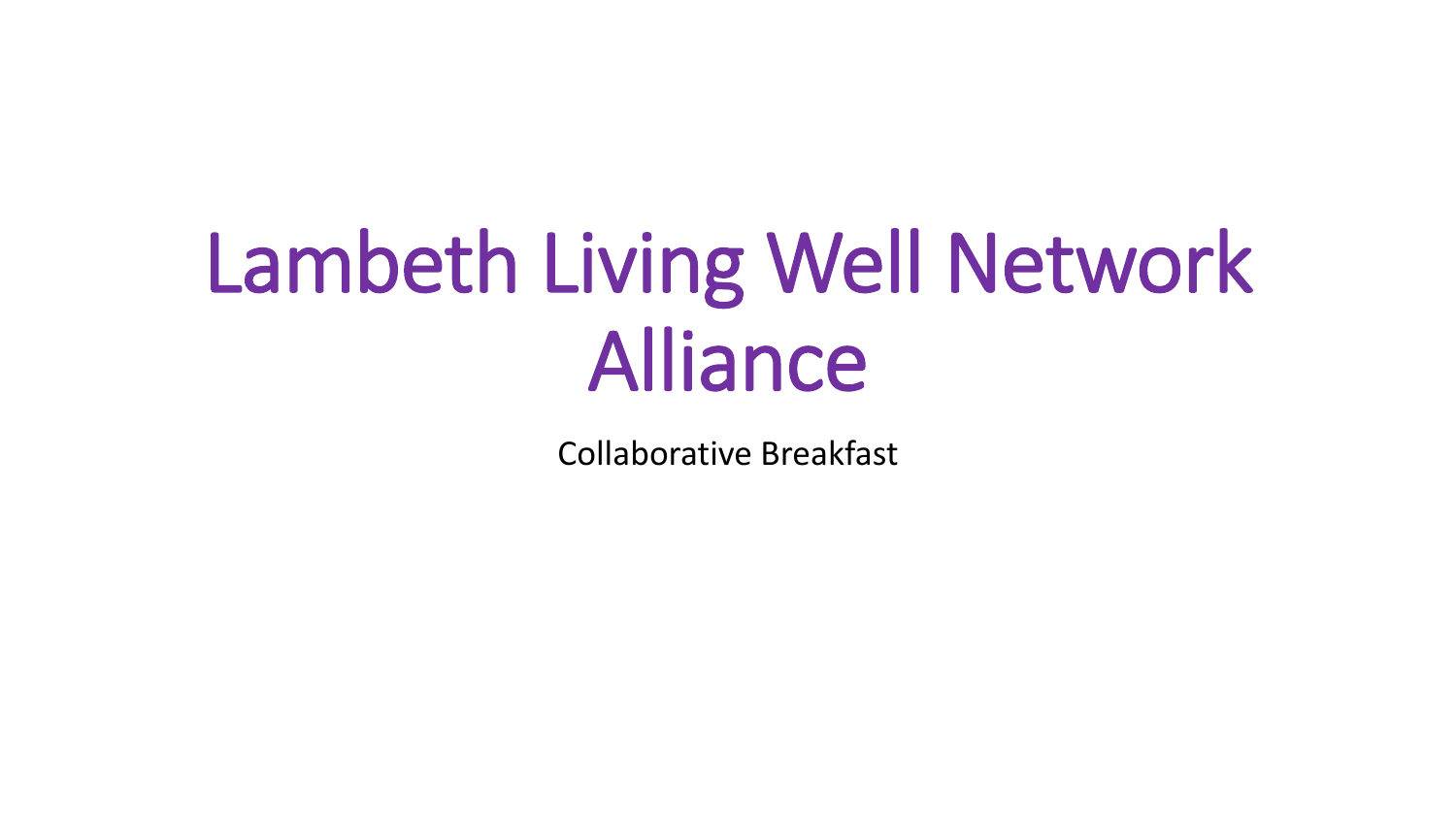# Aim of presentation

- A very brief overview of the Alliance
- Update about the Living Well Centre developments and acute care pathway
- Discussion about next steps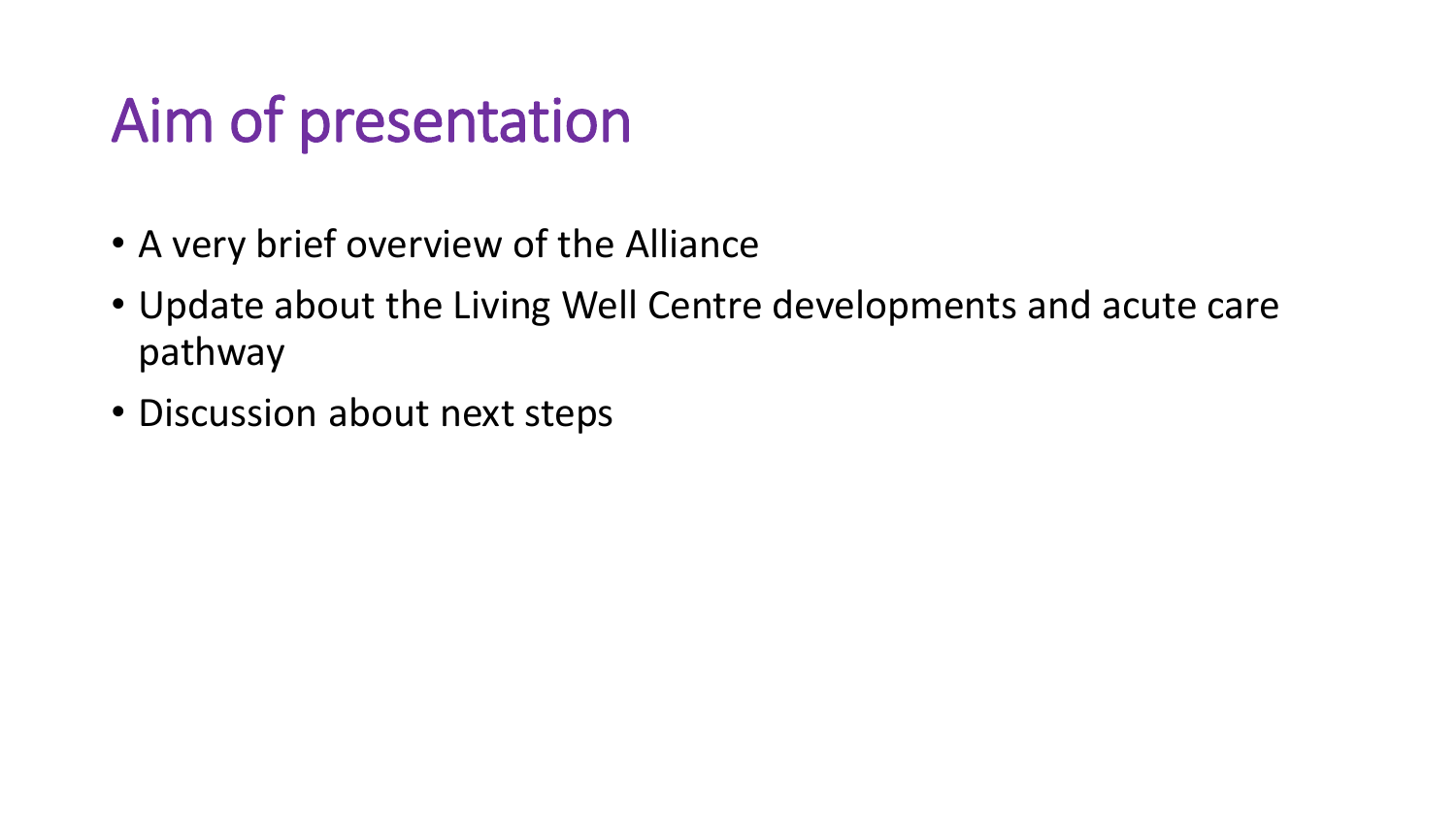**Our Vision-** *We will provide the context within which every citizen, whatever their abilities or disabilities, can flourish, contribute to society and lead the life they want to lead*

#### **Big 3 outcomes**



- 1. To recover & stay well
- 2. To make their own choices



3. And to participate on an equal footing in daily life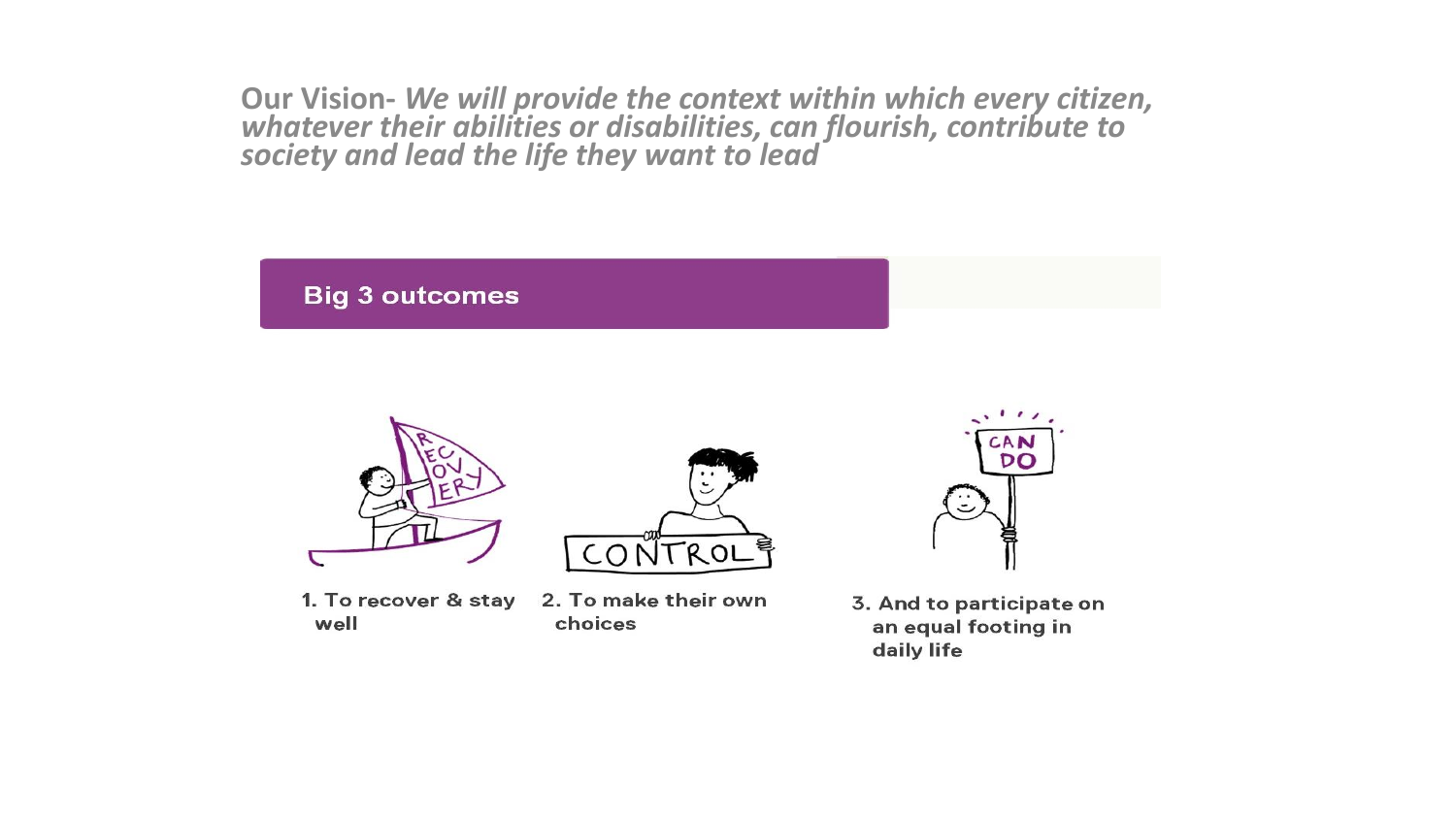#### What is the Lambeth Living Well Network Alliance?



# **Lambeth Living Well Collaborative**

- One contract
- Aligned objectives and shared risks
- One performance framework
- Success based on performance overall
- Shared co-ordination and accountability
- Expectation of trust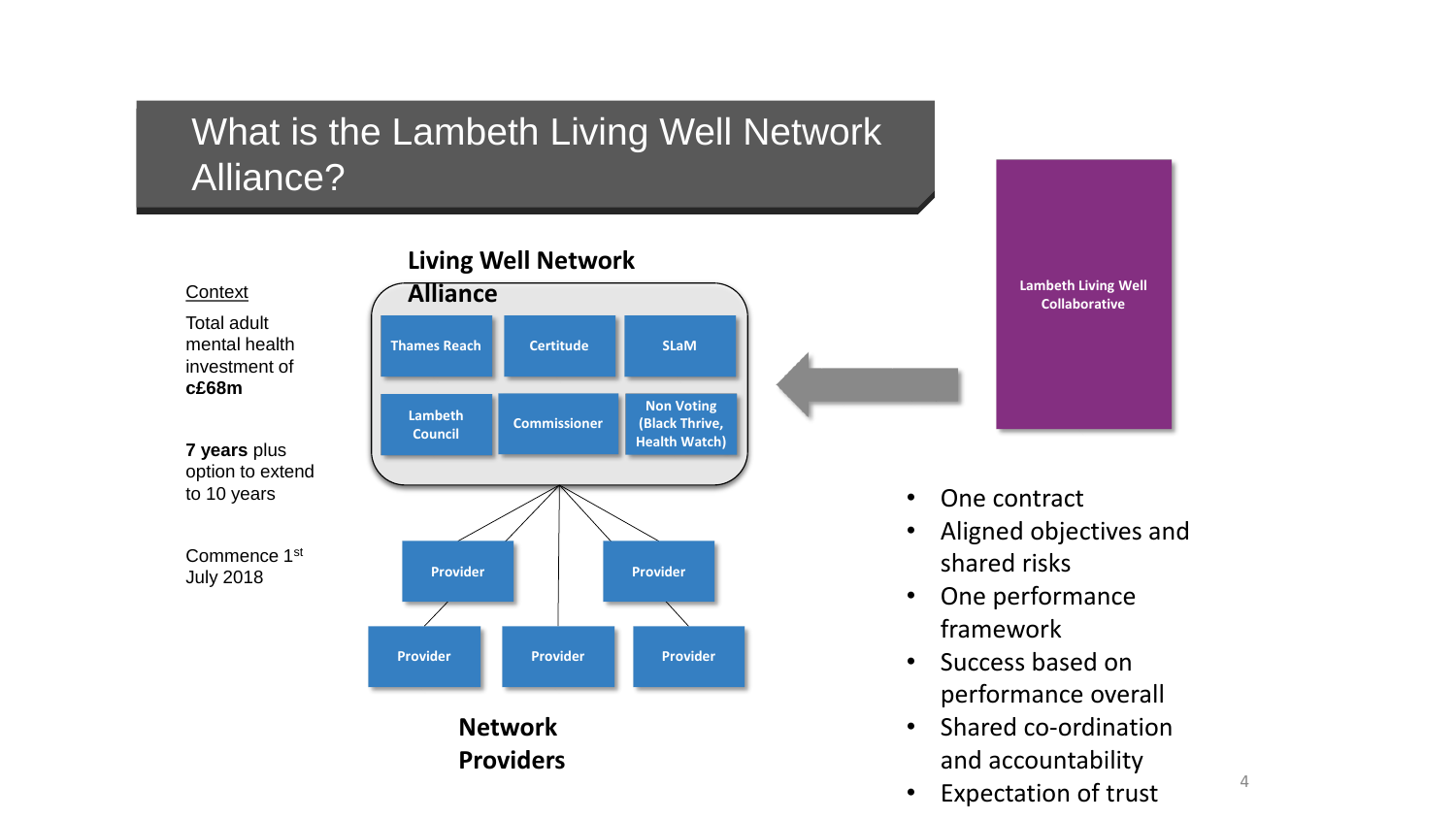**What have people told us and what are the challenges we still face?**









**Inequalities**





**High demand for services**

**Service fragmentation and duplication, e.g. repetition of assessment**

> **Multiple entry points which are confusing**

**Services not integratedespecially crisis support**

**Reducing resources** **Lack of focus on outcomes**

**Culture change**

**Large number of people on acute wards known to SLaM**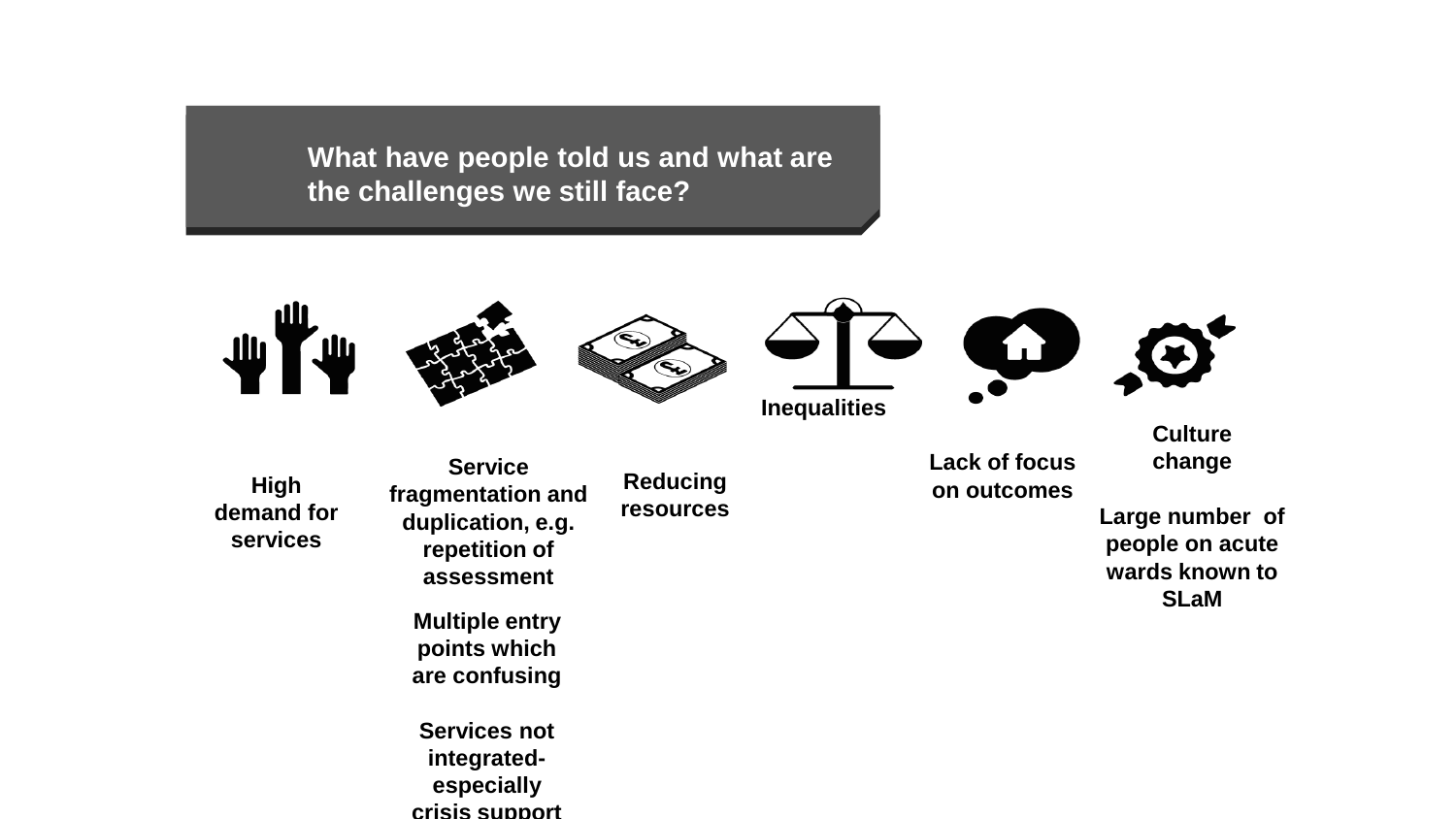# Business Case – Refresher

**The Living Well Centres (LWCs)** will aim to be the organisational basis of most community based mental health services in Lambeth ensuring that people have a straightforward system to access the correct mental health intervention and associated support in a timely manner.

The centres would include the following aspects:

- **"An Integrated Front Door**"– An easily accessible entry point where people can access multidisciplinary and multi-organisational assessment and support. (we will review the current 12-week limit)
- **A Focused Support Community Service**  Providing person centred care with a wide range of personalised options including evidence based interventions, social support, housing advice and support a stable environment. A key aim would be to reduce the need for inpatient admissions through an enhanced service.
- **A Rapid Crisis Response Service**  Living well centres will provide timely crisis interventions in the least restrictive way.
- **A Staying Well Service –** for people whose needs do not require on-going formalised care coordination, but still require on going support.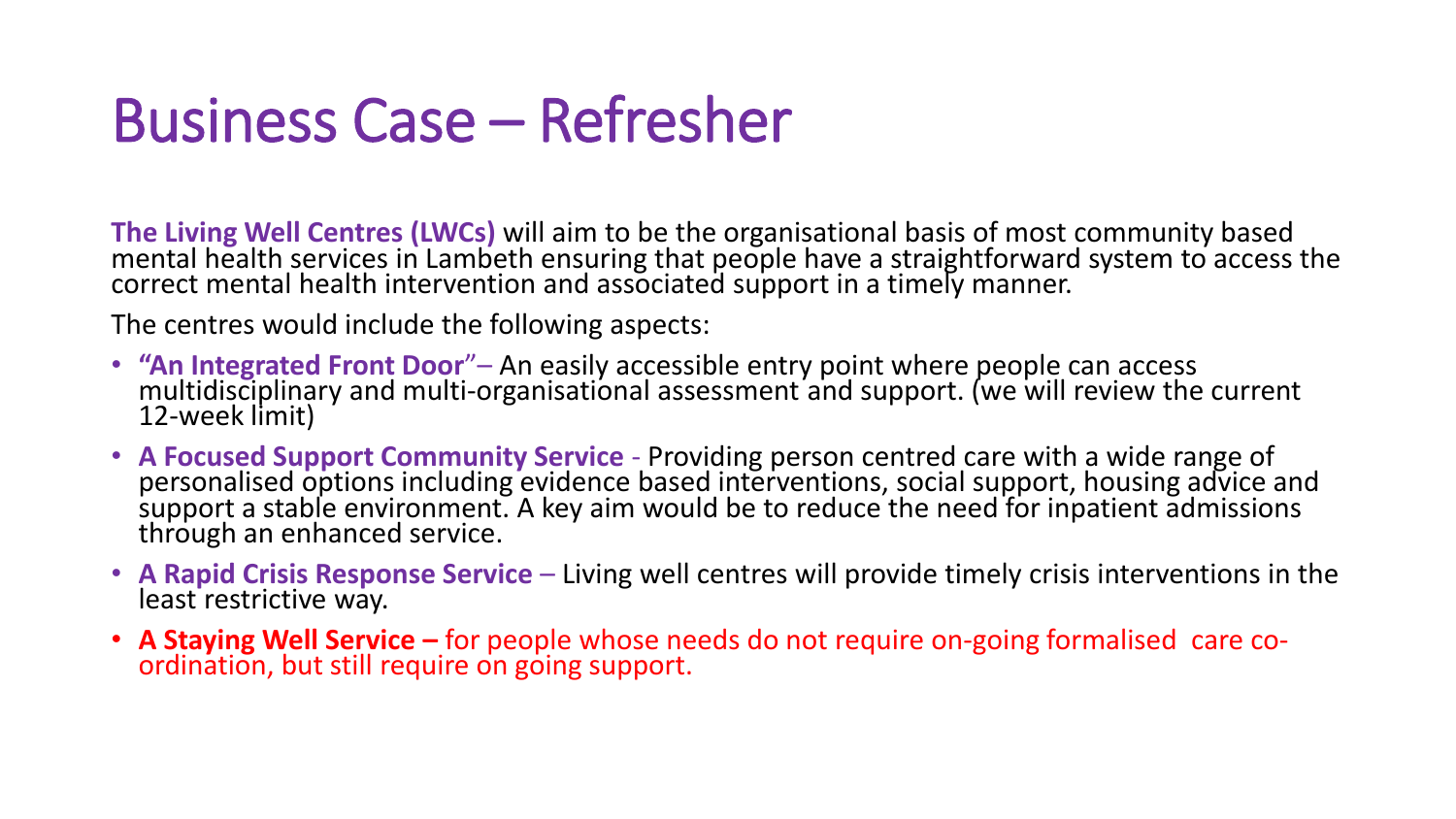## Form

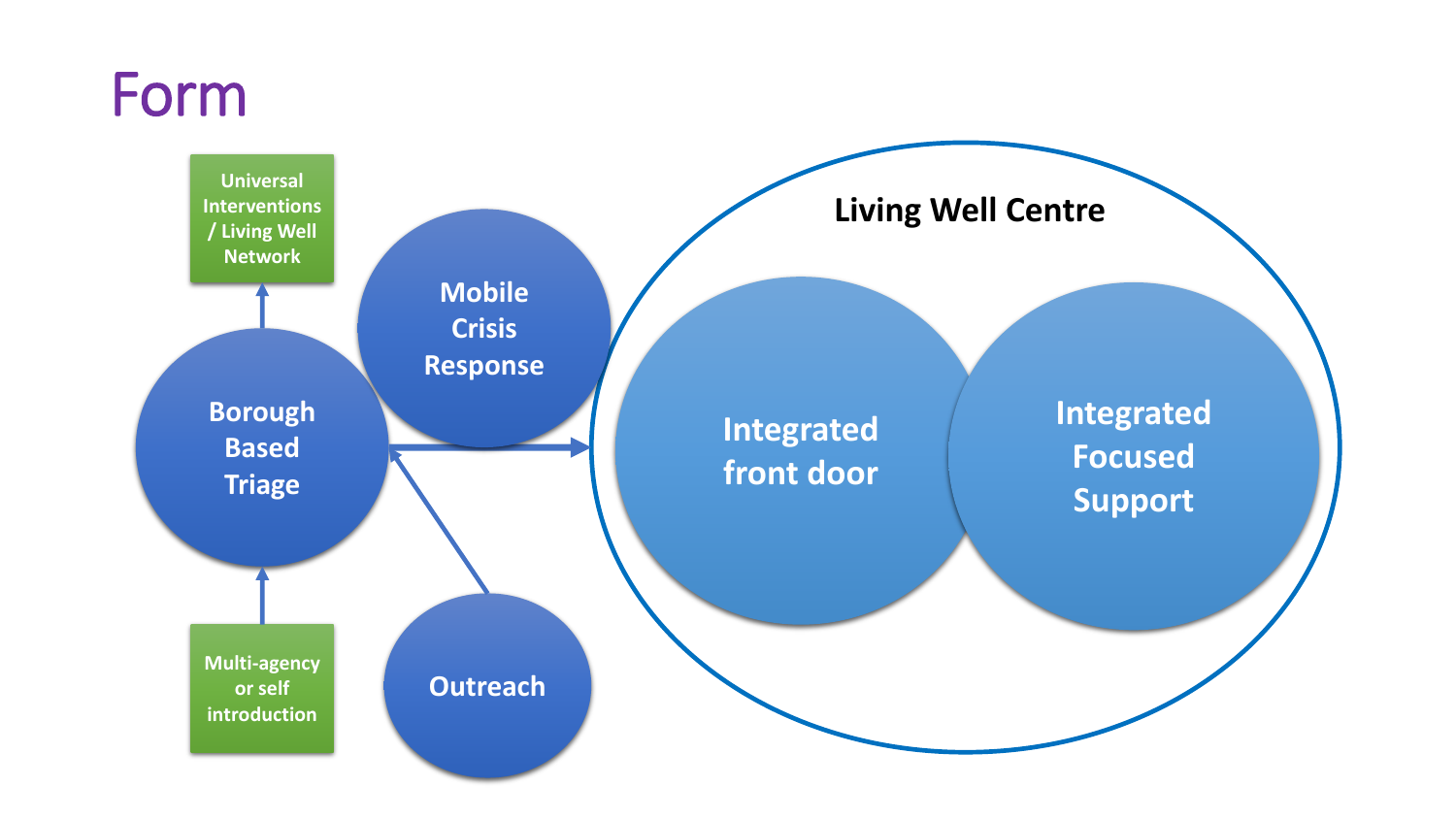# Living Well Network

- The Living Well Network (LWN) is a network of offers including universal services, and those provided by partner and contracted organisations, charities, community groups, local initiatives etc. that anyone can access.
- **It will support people who are in mental distress and or worried about their life circumstances having an impact on their mental health.**
- These services and groups should be accessed by those people who as a first stop are seeking:
	- $\checkmark$  Benefit advice
	- $\checkmark$  Housing advice
	- $\checkmark$  Financial or debt advice
	- $\checkmark$  Citizens advice
	- $\sqrt{\lambda}$ dvocacy
	- $\checkmark$  Health assessment to support benefit entitlements where people do not have serious mental illness
	- $\checkmark$  General information and advice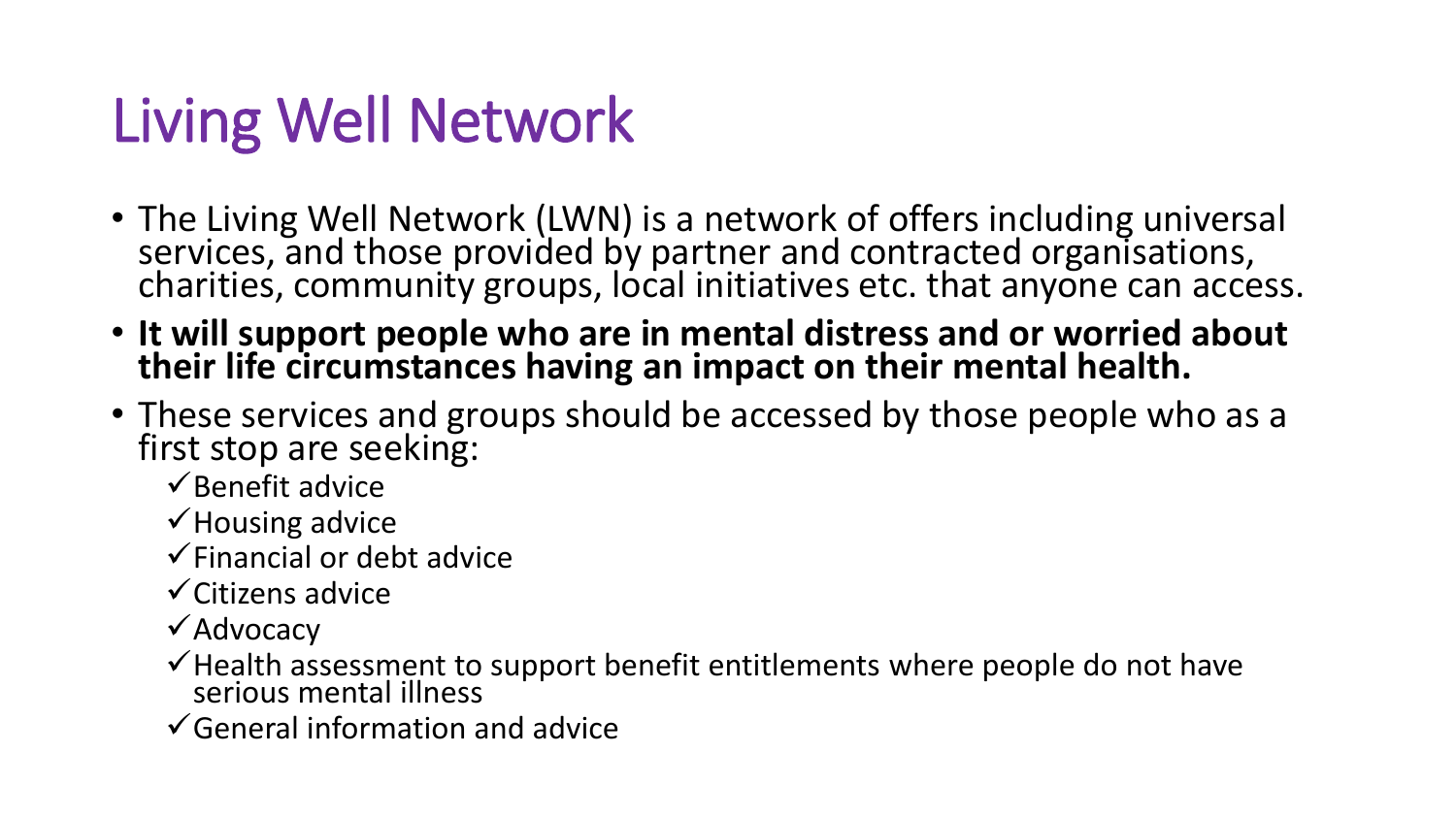# Wrap Around

#### **Borough Triage**

- This is a borough wide centralized service, staffed by clinicians, peers, social care staff and voluntary sector staff, that can direct people via screening and assessment (via introduction and self-introduction) to offers in either the network or to the mental health system's menu of options.
- This can include Living Well Centre, crisis support services of safe space, crisis response unit.

#### **Crisis Response Service**

- 7 day service and initially open until 10pm
- New or not active people
- On the day crisis assessment
- Crisis support the Triage function of Integrated Front Door
- Skilled assessment and formulation of a plan
- Can accept people on behalf of Home Treatment Team – no further assessment
- Agree plan for further Primary or Secondary Care involvement or back to GP with plan
- Presence in safe space after hours
- Medically covered through Front Door medics and some Home Treatment Team medic contribution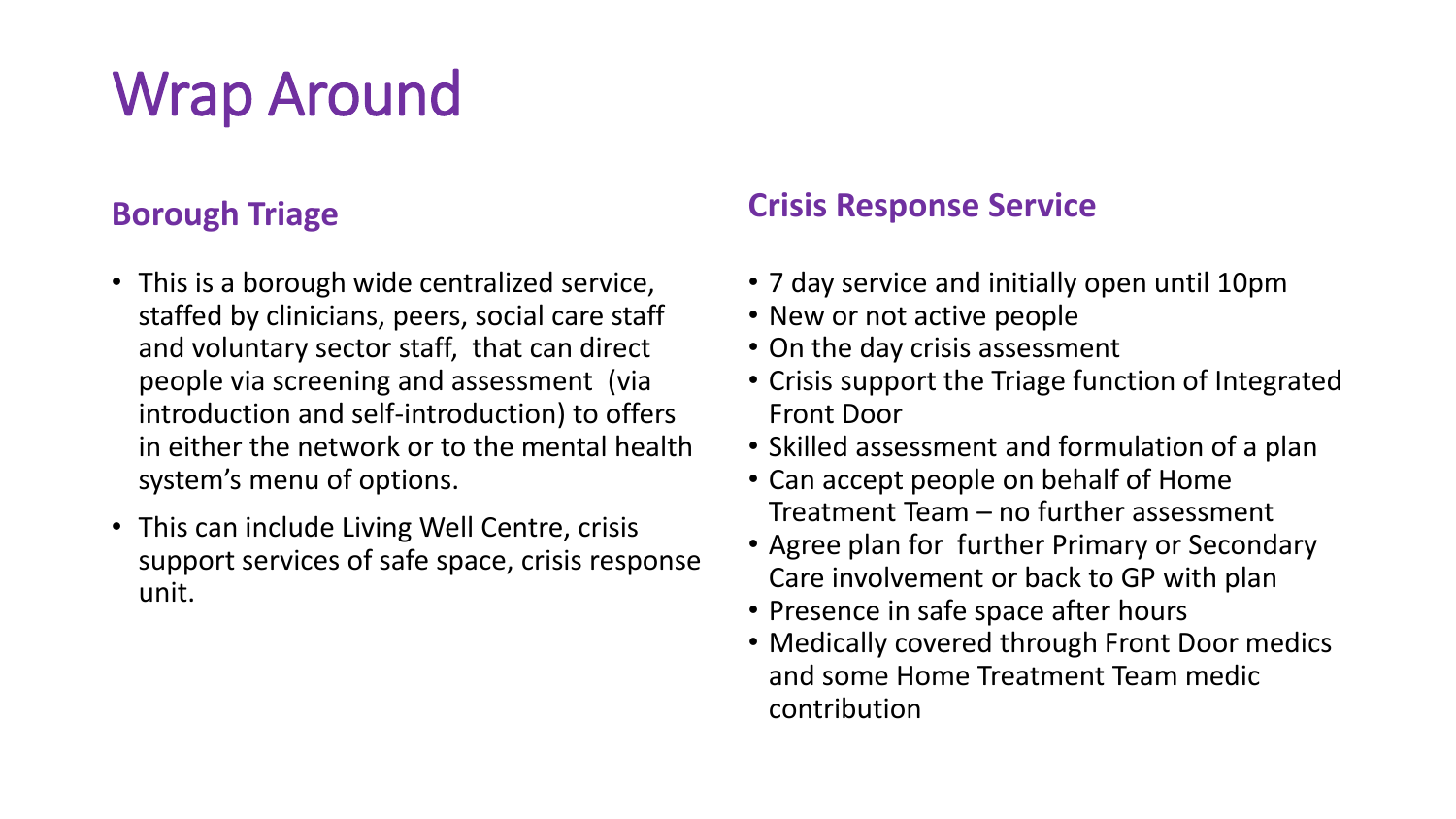# Functions

#### **Integrated Front Door**

- Short-term re-ablement
- Primary care/shared care support: working alongside GPs support in diagnosis, intervention, treatment, medication advice
- Short term 'secondary care' support- clinical responsibility held by consultant for set number of sessions for those people who present with increased risk due to complexity or illness, who require medication administration, or complex care planning.
- Support to people who require practical assistance/ advice (housing, benefits, increasing connections, employment) and cannot access this without 1:1 assistance because of their mental state or functioning
- Support to people who have a social care need:
	- $\checkmark$  Where indication of significant need or specific request for social care assessment under Care Act 2014 in regards to their mental health
	- $\checkmark$  Adult safeguarding concerns and require action to reduce risks of abuse and look into concerns (enquiry) in relation to their mental health
- Support to primary care in the form of a 'primary care' strategy of capacity building GPs re: depot medication, recall systems, virtual clinics, supporting people with physical health needs, development of shared care protocols
- Development of a joint strategy with LCNs to support integrated health and joined up care

#### **Integrated Focused Support**

- Support for people with moderate to severe mental health or complex needs who require care coordination
- This will include people experiencing mood disorders, anxiety disorders, psychosis, personality disorders, eating disorders, and neurodevelopmental and neuro-psychiatric disorders
- Blended integrated support offer will include a multi-disciplinary response including: diagnosis; psychological therapies; medication management; structured case management; supporting improvements in physical health and risk management, voluntary sector and peer support
- National Institute of Clinical Excellence (NICE) concordant treatment and care and/or social interventions and support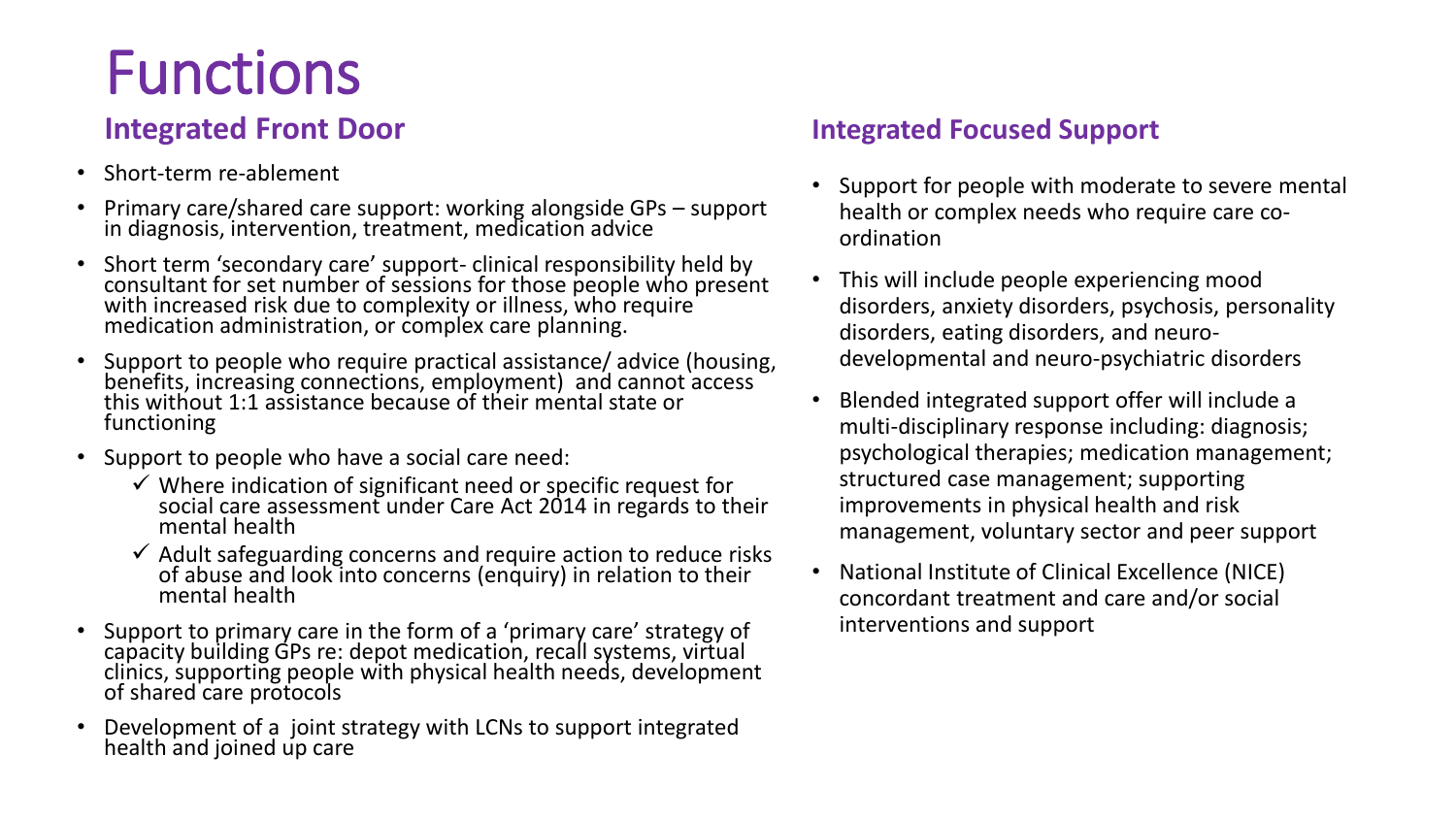# Function

#### **Outreach**

Mental health outreach is seen as 'everyone's business' and involves a clinical, social and voluntary sector integrated response from the outreach offer and the integrated front door itself. This includes dedicated resource to work with our diverse communities. It also is an important opportunity to work with partners to:

 $\checkmark$  Explore the right service, at the right time and in the right place

 $\checkmark$  Whether more could be carried out in partner agencies to support people with mental health needs or distress so that support remains with individual agencies. This will support a more coordinated response.

 $\checkmark$ This will be achieved via VCS outreach giving advice, training, joint working.  $\checkmark$  Clinical outreach will be custom and practice of the integrated front door

- This will support prevention and helps build community resilience.
- Plan is to begin the co-production of the offer in February 2019 involving relevant network providers and community groups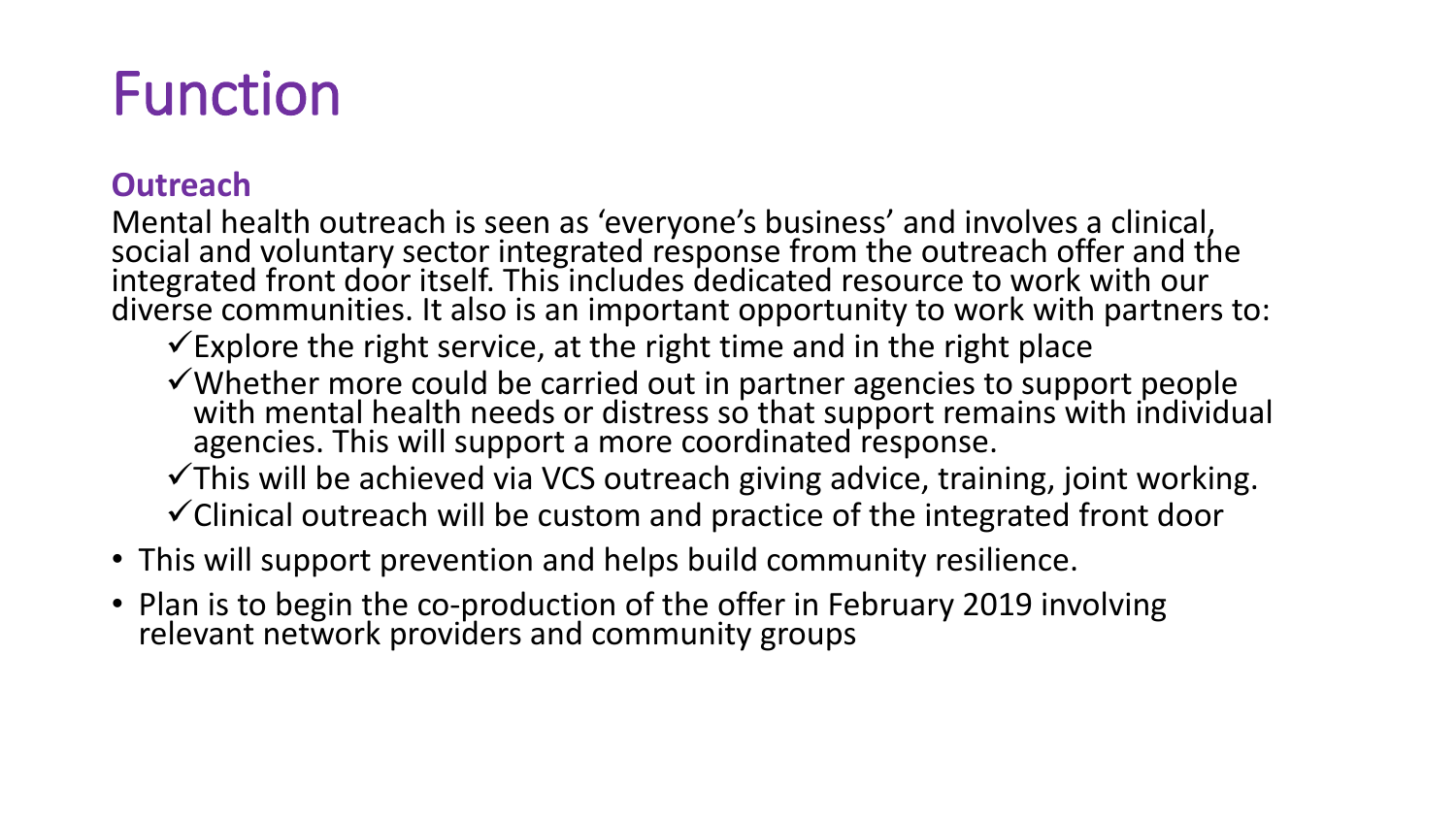### Acute Care

- Major transformation of the acute care pathway to achieve recovery focused care and treatment in a least restrictive way.
- Radical change in workforce culture and leadership
- Acute care project group been in place since May 2018 and is working on: workforce and leadership; experience; delayed care; integration, and; care process
- Currently working with We Co-Produce and the Ideas Alliance to establish a co-production road map – sharing the learning from West London co-producing the what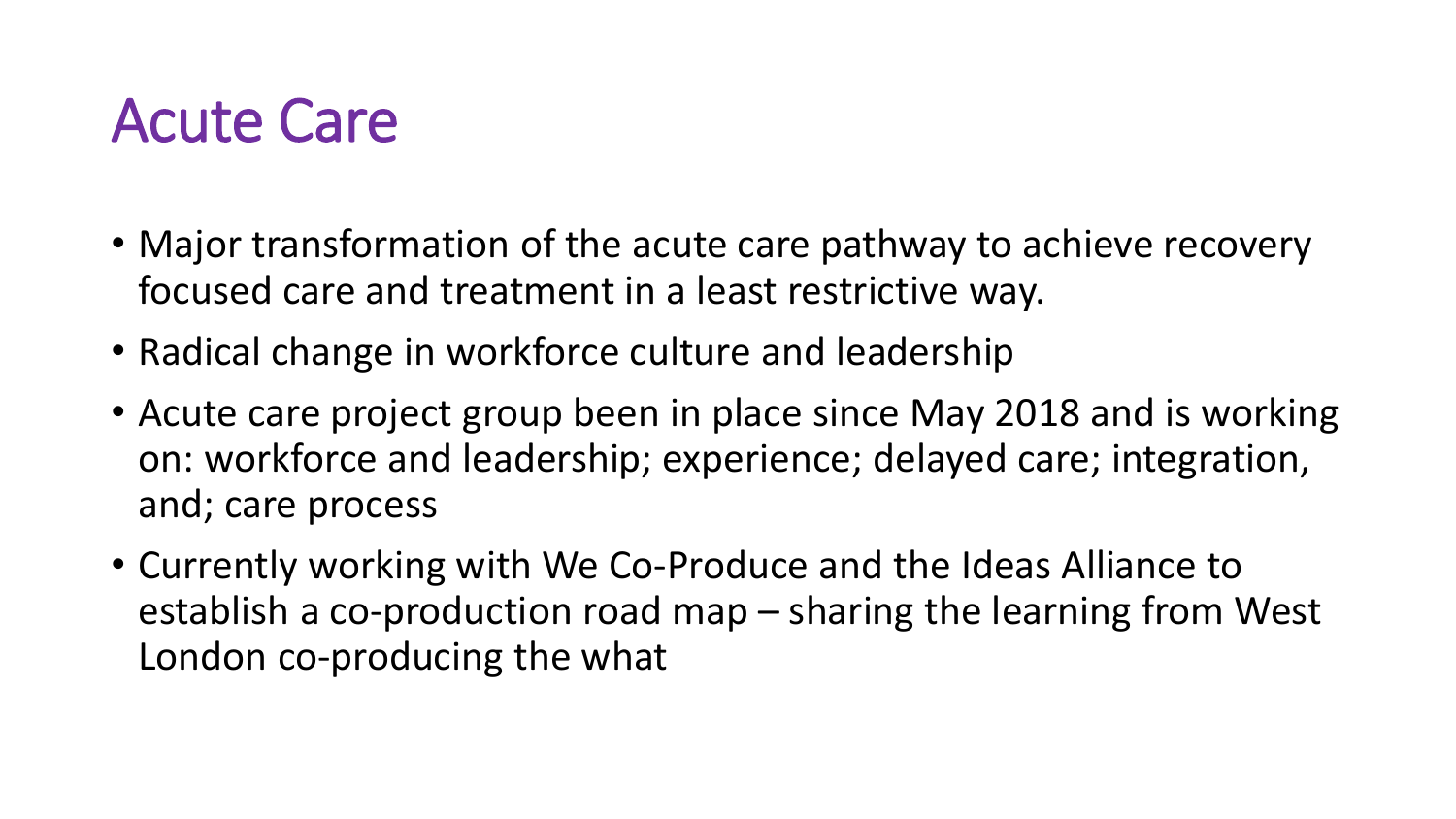# **Headlines**

- We believe the model developed is as per the business case
- It tackles the issues and concerns of fragmented service delivery
- Simplified pathways for local areas
- An integrated offer
- Provides a platform for future development and innovation Stay Well, Living Well universal offer, safe space
- Multiple stakeholder involvement and we continue to develop our coproduction strategy
- Collaborative journey in transforming acute care beginning